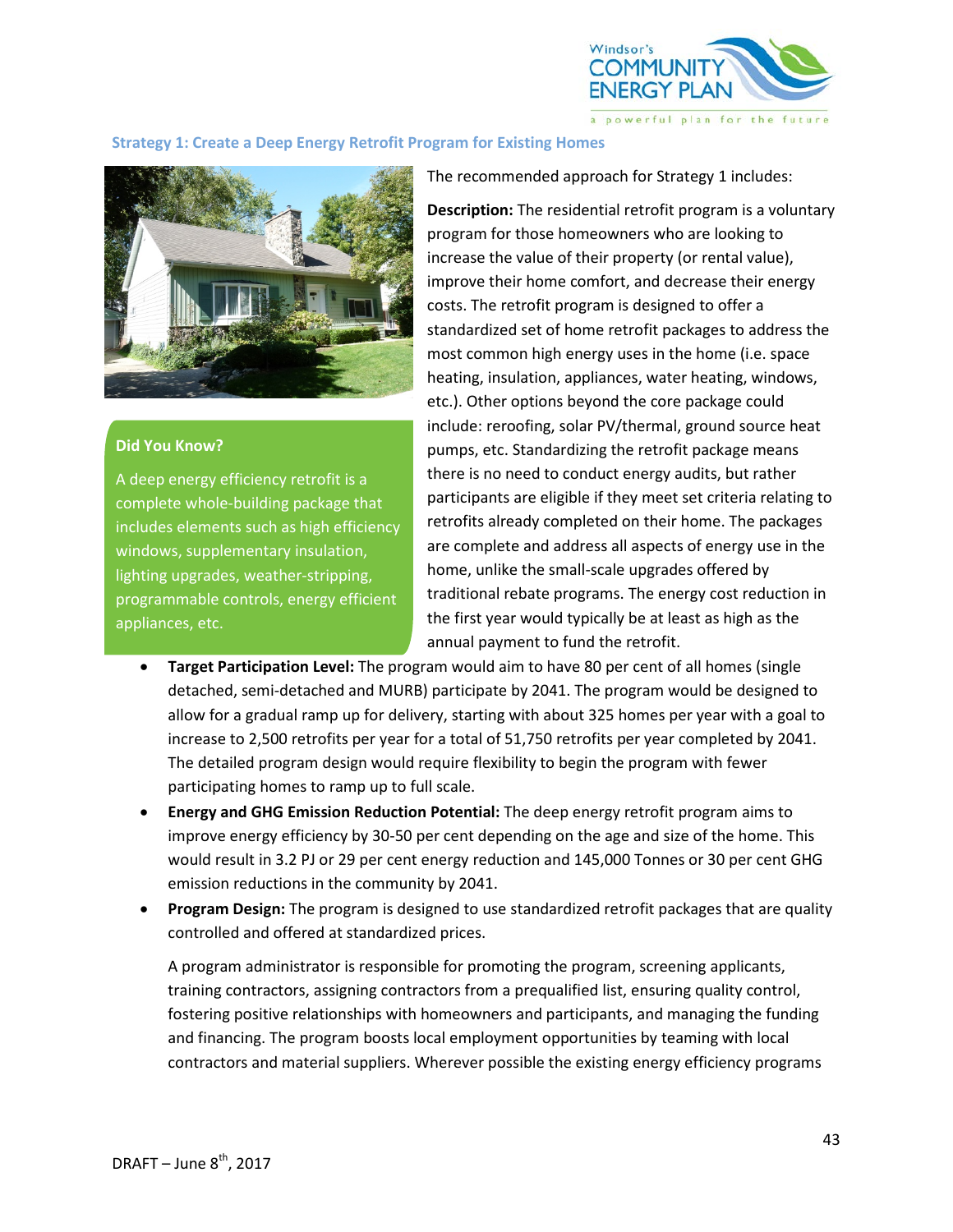

from EnWin and Union Gas would be blended into the deep retrofit package and package pricing.

Contractors deliver the service and provide competitive pricing since they have a steady stream of work. New local jobs are created to complete the retrofits, manage services, and administer the program. There is a need for qualified, trained contractors to deliver the program in Windsor. This would create new skillsets, employment and expertise in the community that are transferable to similar programs across Ontario, Canada and internationally. There is an emphasis on buying local products and materials where possible.

Private investors provide investment for some initial start-up costs and capital for financing retrofits.

• **Funding Mechanism:** Recently, the province has made changes to the *Municipal Act, 2001* that allow municipalities to use local improvement charges (LIC) through Infrastructure Ontario's Loan Program to fund renewable energy and energy improvements on public or private properties.

The program is designed to use the Local Improvement Charges (LIC) mechanism to leverage funds for implementation. Participation is voluntary and is cost neutral or cost positive from inception. Should a homeowner wish to participate, they enter into an agreement with the City to apply the LIC as a specific charge to their property tax bill. The LIC charge would be removed once the cost of the retrofit is recovered. The LIC is linked to the property itself, not the individual property owner. Unlike a home equity loan which is tied to the borrower and the borrower's credit rating, the LIC is related to the property and the pooled property tax collection risk of the City. The LIC model should establish a self-financing solution and therefore there is no ongoing cost to the City. Therefore, if the home is sold, the LIC continues with the new home owner until the full value is recovered, reducing the risk to the City.<sup>[39](#page-1-0)</sup> Obviously, the energy efficiency value will be greater from retrofitting older less efficient properties and the marketing will emphasis this. However, the market uptake will ultimately be decided by consumers.

• **Potential Delivery Agent:** It is recommended that a new entity be created to serve as the program administrator and lead the detailed design, business plan development and ultimately administer the residential retrofit program. The program delivery organization could take a number of legal forms: (1) The entity could be a wholly owned City department or municipal corporation; (2) It could equally be an extension of the non-regulated activities of EnWin; (3) it could be a public/private partnership; or (4) the same entity could lead the design, delivery and administration of both the residential and commercial retrofit program.<sup>[40](#page-1-1)</sup>

<span id="page-1-0"></span><sup>&</sup>lt;sup>39</sup> LIC Primer: Using Local Improvement Charges to Finance Residential Energy Upgrades, Sonja Persram, Sustainable Alternatives Consulting Inc. for CHEERIO, 2013.

<span id="page-1-1"></span><sup>&</sup>lt;sup>40</sup> Please note this is a suggested option given EnWin's current role. The final delivery agent will be defined as part of the development of a business plan for implementation.